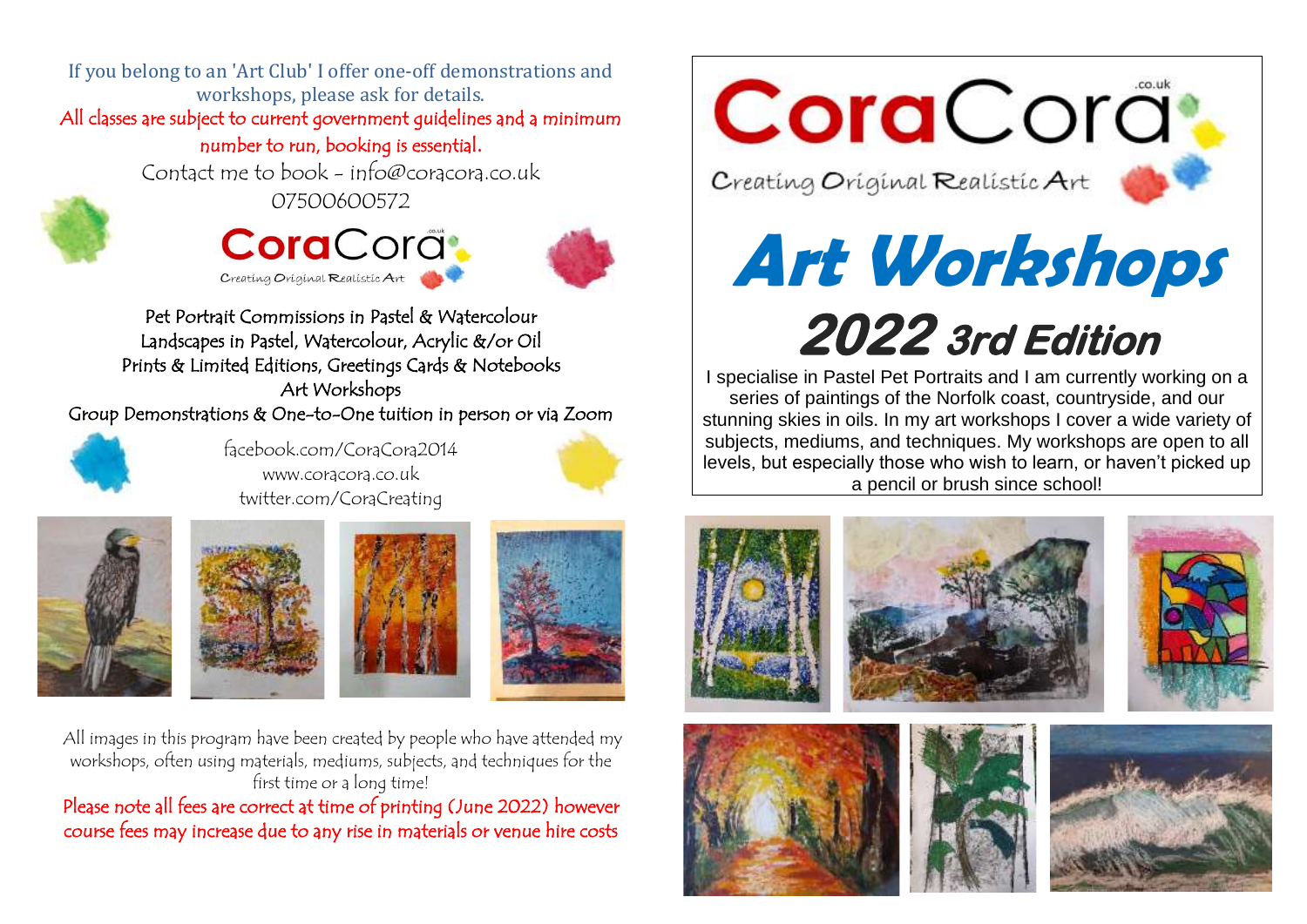The following art workshops will be delivered in as 'safe and socially distanced' format as can be achieved. A copy of my 'class guidelines' is printed in this document. Have a look through the program, please contact me with any

questions and/or to book email: [info@coracora.co.uk](mailto:info@coracora.co.uk)

#### **Attending classes**

- Anyone showing any symptoms related to Covid-19 or who tests positive must not attend session
- If you are unable to attend for any reason you will be issued with a credit note or a full refund for that day.

**A copy of the full 'Risk Assessment' is available on request.** 

### *Where I will be in 2022*

Pop-Up Shops

I have a variety of 'Pop-Up' events this year where you can pop along and see me working at my easel and my various pictures, prints and gifts will be available to purchase:

#### **Holt Pop-Up shop, Franklyn's Yard**

(Off Albert Street Carpark) 21<sup>st</sup> - 30<sup>th</sup> June

#### **Burnham Deepdale Pop-Up**

Main Road, Burnham Deepdale, King's Lynn PE31 8FB 2<sup>nd</sup> - 7<sup>th</sup> June 29<sup>th</sup> September - 4<sup>th</sup> October

### Venue list

| <b>Venue</b>                                         | <b>Address</b>                                         | <b>Parking/Accessibility</b>                                                                                           |
|------------------------------------------------------|--------------------------------------------------------|------------------------------------------------------------------------------------------------------------------------|
| <b>Merchants' Place</b><br>Cromer                    | 16 Church St,<br>Cromer<br><b>NR27 9ES</b>             | Disabled parking only, all other<br>parking in pay and display on<br>Meadow carpark off Louden Road.<br>Free after 6pm |
| <b>Alby Craft</b><br><b>Centre</b><br><b>Gardens</b> | 3 Cromer Road<br>Alby, Norwich<br><b>NR117QE</b>       | Free parking on site<br>Small additional fee to garden                                                                 |
| Congregational<br>Hall<br>North Walsham              | 20 Cromer Road<br>North Walsham<br><b>NR28 0HD</b>     | Free parking available next to<br>venue                                                                                |
| <b>Cromer seafront</b><br><b>Prom Gallery</b>        | Locations to be<br>confirmed                           | Meadow carpark off Louden Road.<br>Free after 6pm<br>See Plein Air Adventures                                          |
| <b>East Runton</b><br>looking back to<br>Cromer      | Beach Road,<br>East Runton,<br><b>NR27 9PA</b>         | Free parking after 6pm<br>See Plein Air Adventures                                                                     |
| How Hill,<br>River, gardens,<br>and house            | Ludham Rd,<br><b>Great Yarmouth</b><br><b>NR29 5PG</b> | Free parking at venue<br>See Plein Air Adventures                                                                      |
| <b>Beeston Priory</b>                                | <b>Cromer Rd</b><br>Sheringham<br><b>NR26 8SF</b>      | Free parking in layby<br>See Plein Air Adventures                                                                      |
| <b>Burnt Fen</b><br><b>Alpacas</b><br>Horning        | Burnt Fen,<br>Horning,<br><b>NR12 8LA</b>              | Limited on-site parking, speak to<br>venue re disabled access.                                                         |

Not all venues may be in use at time of going to print, if there are any changes you will be notified prior to the start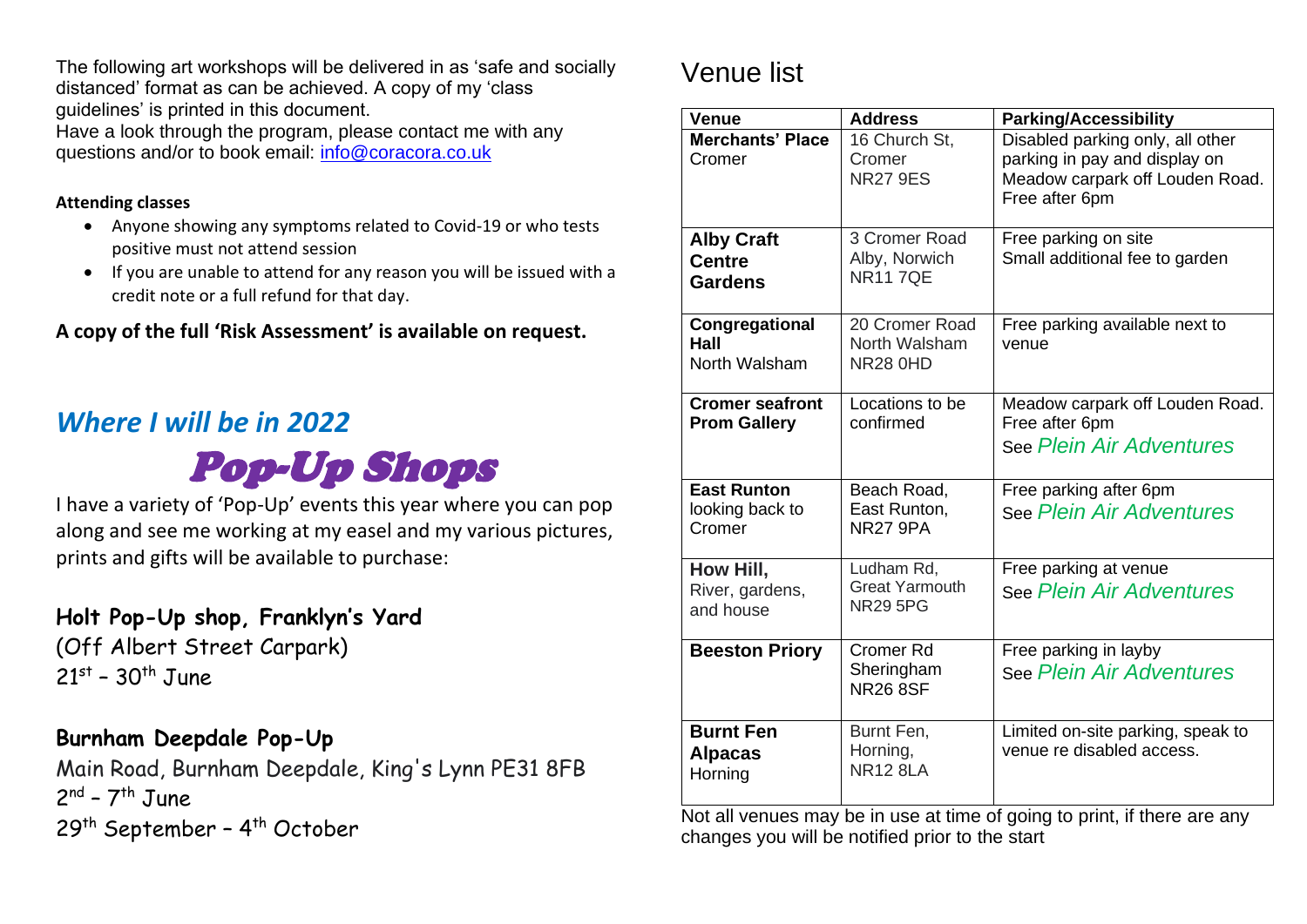

### **Cora**Cord **Commission Prices 2022**

All finished pictures are presented unframed in a simple single 'standard' size mount, that should enable you to purchase an 'off the shelf' frame to fit. Or you can, have it framed professionally.

**Pastel Portraits of pets & Animals** 



A3 (12" x 16") full colour **£120.00** per head Two heads in a picture (16" x 20") full colour **£200.00** Three heads in a picture (16" x 20") full colour **£280.00**



#### **Small Watercolours**

pastel

Single head portraits (6" x 8") full colour **£35** Single head portraits (10" x 12") full colour **£50**





*All sizes quoted are overall mount size* **All prices are plus P & P (dependent on courier and location)** For multiple heads or alternative sizes, Contact me to discuss your requirements [info@coracora.co.uk](mailto:info@coracora.co.uk) 07500600572

#### Saturday Art Workshops Half-day 10am - 1pm,

@ £27.00 per session

(Includes use of all basic art materials and refreshments)

| <b>Date</b>           | <b>Venue</b>                  | <b>Subject</b>                                                                                                                                      |
|-----------------------|-------------------------------|-----------------------------------------------------------------------------------------------------------------------------------------------------|
|                       |                               |                                                                                                                                                     |
| 4 <sup>th</sup> June  | North Walsham                 | Watercolour sketch book - creating a pocket<br>reference book of watercolour techniques whilst<br>exploring the numerous ways to use the<br>medium. |
| $18th$ June           | Cromer                        | <b>Seascapes - oil painting, looking at techniques,</b><br>mediums and processes to create a quick<br>painting in this medium.                      |
| $2nd$ July            | North Walsham                 | Exploring print - using rollers, ink and a variety<br>of surfaces we will create designs using flora to<br>inspire us                               |
| 16 <sup>th</sup> July | Cromer                        | <b>Messing around with material - exploring</b><br>textile art and some paper making using fibres                                                   |
| $13th$ Aug            | North Walsham<br>Date Changed | Perspective pathways - looking at how to<br>create distance in our work, acrylic painting                                                           |
| $20th$ Aug            | Cromer                        | Watercolour sketch book - creating a pocket<br>reference book of watercolour techniques whilst<br>exploring the numerous ways to use the<br>medium. |
| 3rd Sept              | North Walsham                 | Seascapes - oil painting, looking at techniques,<br>mediums and processes to create a quick<br>painting in this medium.                             |
| 17 <sup>th</sup> Sept | Cromer                        | <b>Exploring print - using rollers, ink and a variety</b><br>of surfaces we will create designs using flora to<br>inspire us                        |
| $8th$ Oct             | North Walsham<br>Date Changed | Pastel pastures - looking at the autumn<br>colours around us using soft and oil pastels                                                             |
| $15th$ Oct            | Cromer                        | <b>Perspective pathways - looking at how to</b><br>create distance in our work, acrylic painting                                                    |
| $5th$ Nov             | North Walsham                 | Abstract Acrylics - looking at the numerous<br>ways we can use acrylic mediums to create art!                                                       |
| 19 <sup>Th</sup> Nov  | Cromer                        | <b>Pastel pastures - looking at the autumn</b><br>colours around us using soft and oil pastels                                                      |
| 3rd Dec               | North Walsham                 | Angels in Art - exploring the depiction of these<br>figures throughout history using mixed media                                                    |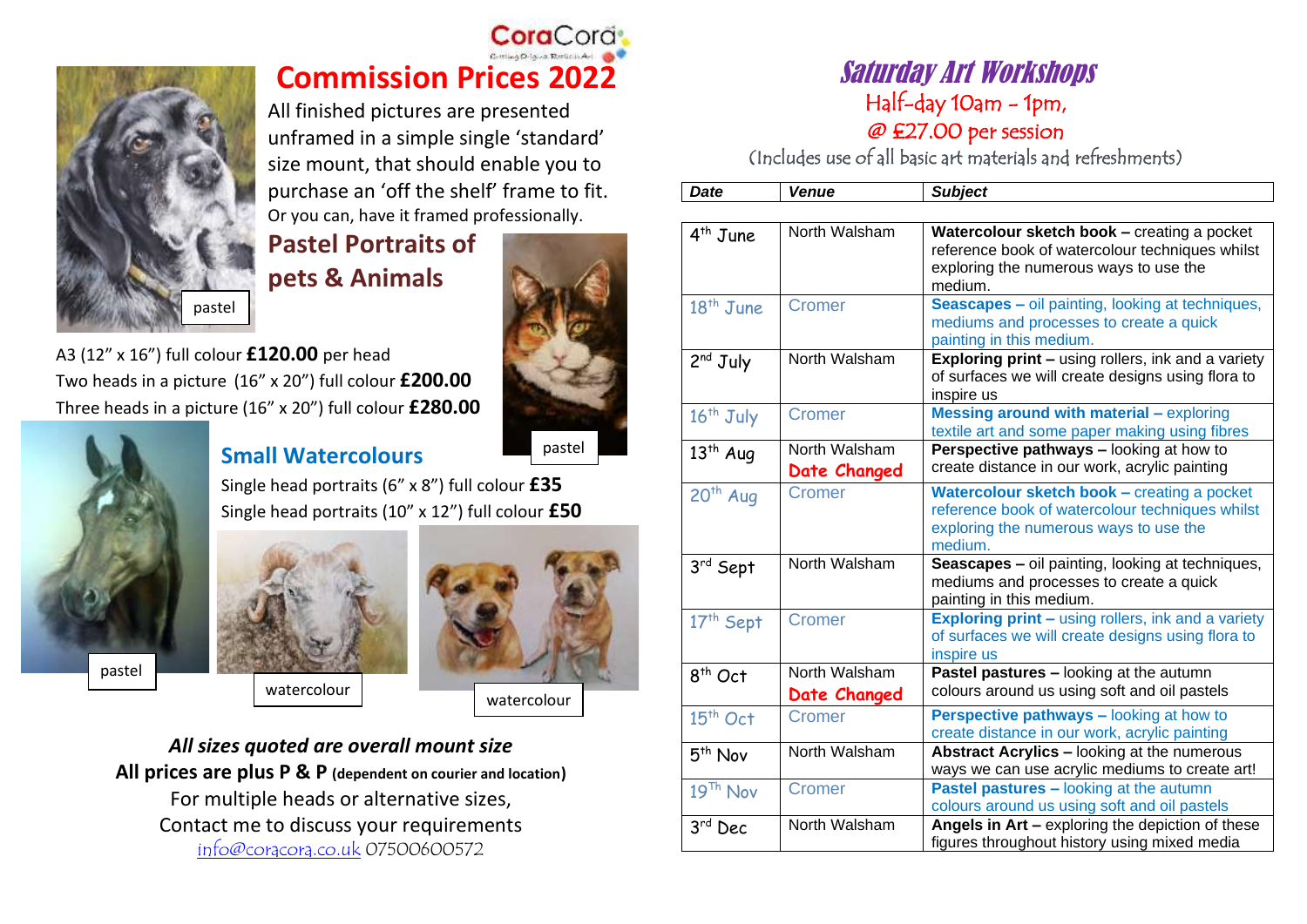# **'Life Drawing'**  *in Cromer Merchants' Place*

*One Saturday afternoon of each month, 2 – 4.30pm £32.00 per session, booking is essential.*



*Just bring along an A3 sketch pad, all other materials and refreshments included.*

*Each session we will work through some quick warm up poses using charcoal and graphite, working towards longer poses using pastels, paint, and other media, (any special papers will be provided).*

> *Dates – 18th June, 16th July, 20th August, 17thSeptember, 15th October, 19th November*





*Each day will include preliminary sketches using charcoal working up close in the paddocks and then specialising in one medium to create a finished painting.*

*What our attendees said last year –*

*"I really enjoyed my day of Art with Annie's Alpacas, such a tranquil setting and great inspiration for art. Annie and Cora were great hosts. I came home wanting my own alpaca! Cora is fabulous at inspiring and encouraging people to have a go at art."*

**"Thanks to both of you for a wonderful experience with the Alpacas and attempting to improve my artistic skills. I found my day very rewarding in all aspects, the Alpacas certainly brought a smile to my face, totally absorbing. Cora, you have a great way of explaining techniques and truly made me look at everything in so much more detail."**

#### *2022 Dates:*

**Wed 29th June – Watercolour Painting Fri 22nd July – Oil Painting**

**Fee £85.00** Payable in advance (places are limited)

*This experience day would make a great gift idea: we have gift vouchers available.*

To book or for more information & to discuss any special requirements please contact Cora: **E:** *[info@coracora.co.uk](mailto:info@coracora.co.uk)* **T: 07500600572**

**Cora**Cora Creating Original Realistic Art





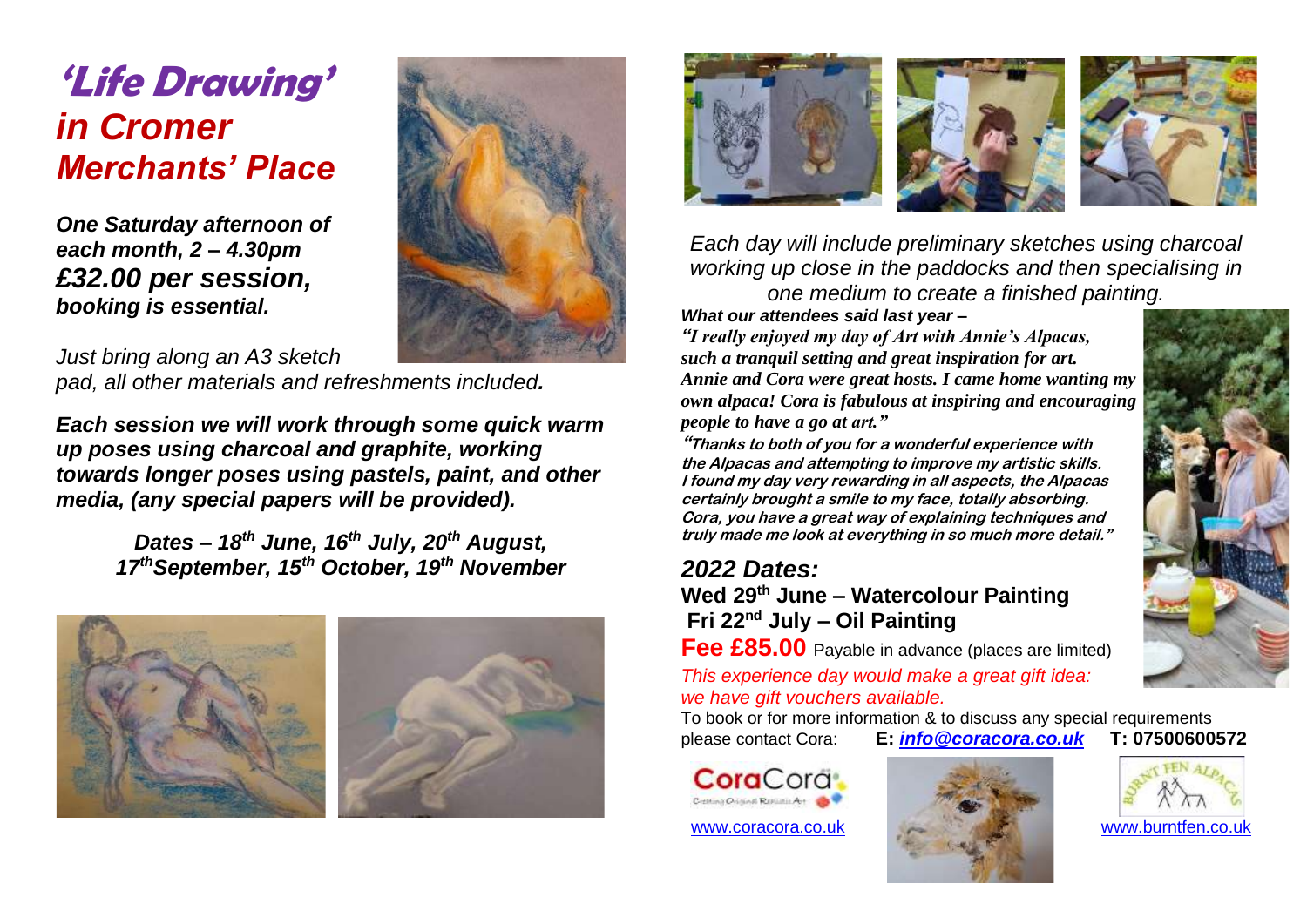# **Art with 'Annie's Alpacas'**

*An exciting collaboration between Cora, an established artist & teacher & Annie of Burnt Fen Alpacas*

An Art Workshop Day with Burnt Fen Alpacas

**Cottage Garden, Burnt Fen Rd, Horning, Norfolk, NR12 8LA**



- A chance to spend the day amongst these beautiful, gentle creatures
- The opportunity to study them 'up close'
- Create images in charcoal, pastel, watercolour or oil paint
- Working towards a finished piece to take away

#### *Full day workshop 10am – 4pm Includes*

- Refreshments, a delicious homemade lunch, tea & cake to end the day
- All art materials & use of art equipment
- Expert knowledge & introduction to the wonderful world of Alpacas
- A short walk with these lovely beasties
- Experienced tuition on the use of materials & techniques to create a finished piece to take away



*The plan is to work outside among the alpacas. However, if the weather is unkind, we will decamp to 'Kurt the Yurt' & look upon the paddocks from a sheltered viewpoint.*



Open to beginners & those wishing to improve their skills or try out different mediums.



# *Art Courses*

5-week blocks of 2 hourly weekly sessions –

all courses **£95.00**

### **Tuesday afternoons and/or evenings**

#### **at Merchants' Place, Cromer**

#### **All sessions are run 2 – 4pm afternoons**

### **& 7 – 9pm evenings**

For all 5 week blocks I ask you to bring along an A3 sketch pad, all other materials are included in the fee along with refreshments!

# *All things Norfolk*

14/6, 21/6, 28/6, 5/7 & 12/7

An exploration of the landscape, landmarks, coast & famous Norfolk skies that surround us and define the county. We will use a variety of

mediums to recreate our surroundings. **Please feel free to bring along your own** 

#### **photographic reference to base your work on.**

| Wk             | <b>Subject</b>                                                                                    | <b>Medium</b> |
|----------------|---------------------------------------------------------------------------------------------------|---------------|
|                | All at sea, looking at our beautiful beaches<br>and skies 'ala prima' and 'Flemish'<br>techniques | Oils          |
| $\overline{2}$ | Continuing Painting from week one                                                                 | Oils          |
| 3              | Sailing on the broads and Wherries                                                                | Watercolours  |
| 4              | 'Country lanes and estates'                                                                       | Mixed pastels |
| 5              | At the seaside, you choose the technique!<br>Create a poster!                                     | Mixed media   |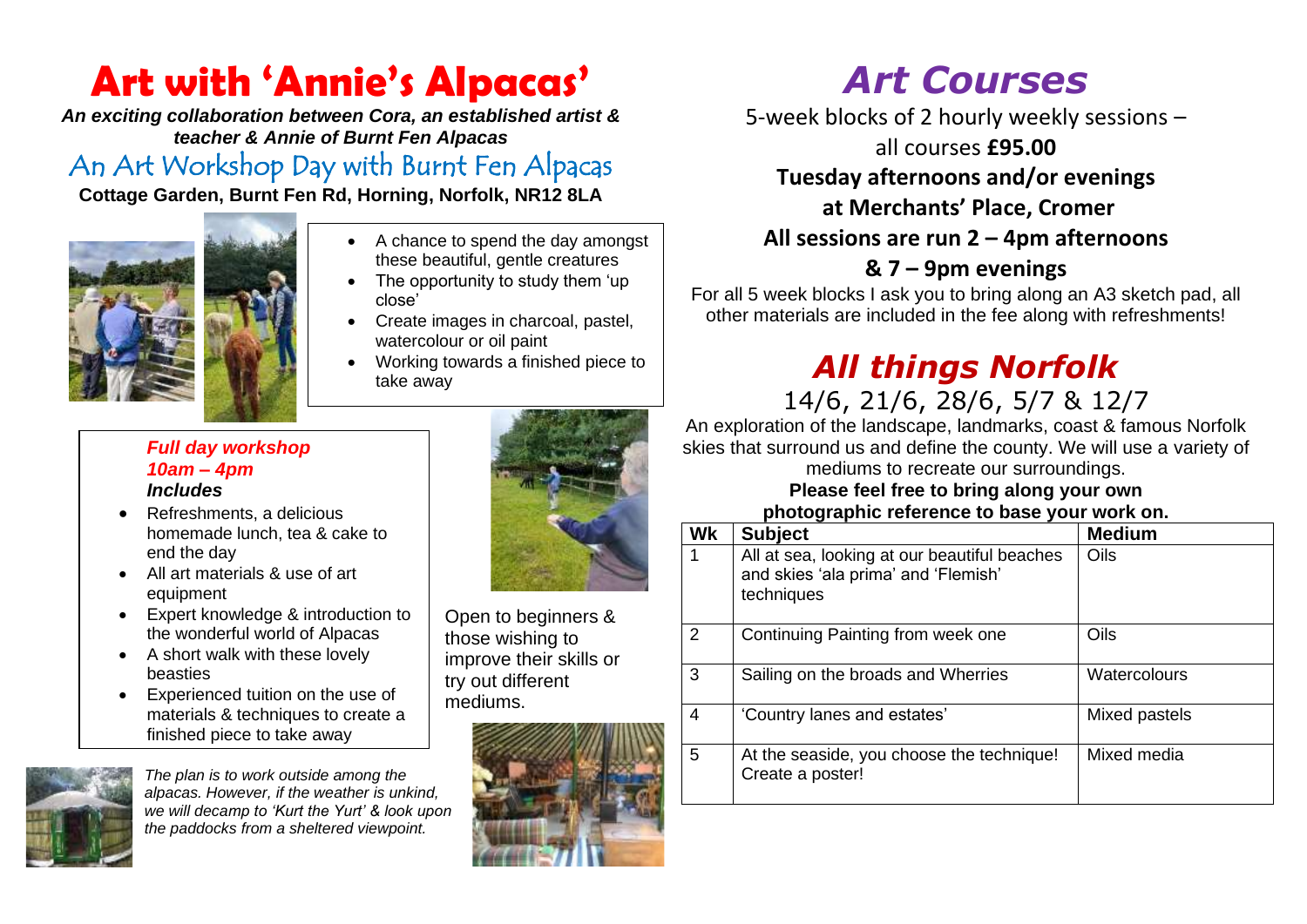





# *All things Acrylic*

9/8, 16/8, 23/8, 30/8, 6/9 An exploration into the world of acrylics, from using the paint in different ways to discovering the abstract possibilities of acrylic inks.

| <b>Wk</b> | <b>Subject</b>                                                                                           | <b>Medium</b> |
|-----------|----------------------------------------------------------------------------------------------------------|---------------|
|           | Looking at different ways to apply acrylic<br>paint - brushes and pallet/painting knives                 | Acrylic paint |
| 2         | Building moulded surfaces with mediums,<br>planning a painting ready to apply colour<br>following week.  | Acrylic paint |
| 3         | Continuing paintings from previous weeks                                                                 | Acrylic paint |
| 4         | Looking at and experimenting with inks,<br>using a variety of tools<br>Working towards an abstract piece | Acrylic inks  |
| 5         | Completing any outstanding work                                                                          | Acrylic paint |



#### **New for 2022** *Plein Air Adventures - WhatsApp group*

*'To Boldly Paint' outside when weather permits. Because it is so difficult to plan for outside settings, with our unpredictable summers, I am setting up a WhatsApp group & will send out messages giving a place & time for anyone who wants to meet up for some group painting!*

Come along and be creative!



A series of 'half-day and/or evening' art classes exploring our local area with 'plein air', outside painting expeditions! Monday evenings & Friday afternoons. I will aim to choose locations with parking and either a café or pub close by, so that we can decamp for a social drink after each session!  $\circled{c}$ A nominal fee from £10 for each outing is payable on arrival. Which includes use of all basic art materials, easels, drawing boards, brushes etc. as available & as much as I can put in my 'festival trolley'! Please bring your own paper/canvas & a camping chair. For further information and to be added to group (email group also available) please contact Cora - E: [info@coracora.co.uk](mailto:info@coracora.co.uk) or call: 07500600572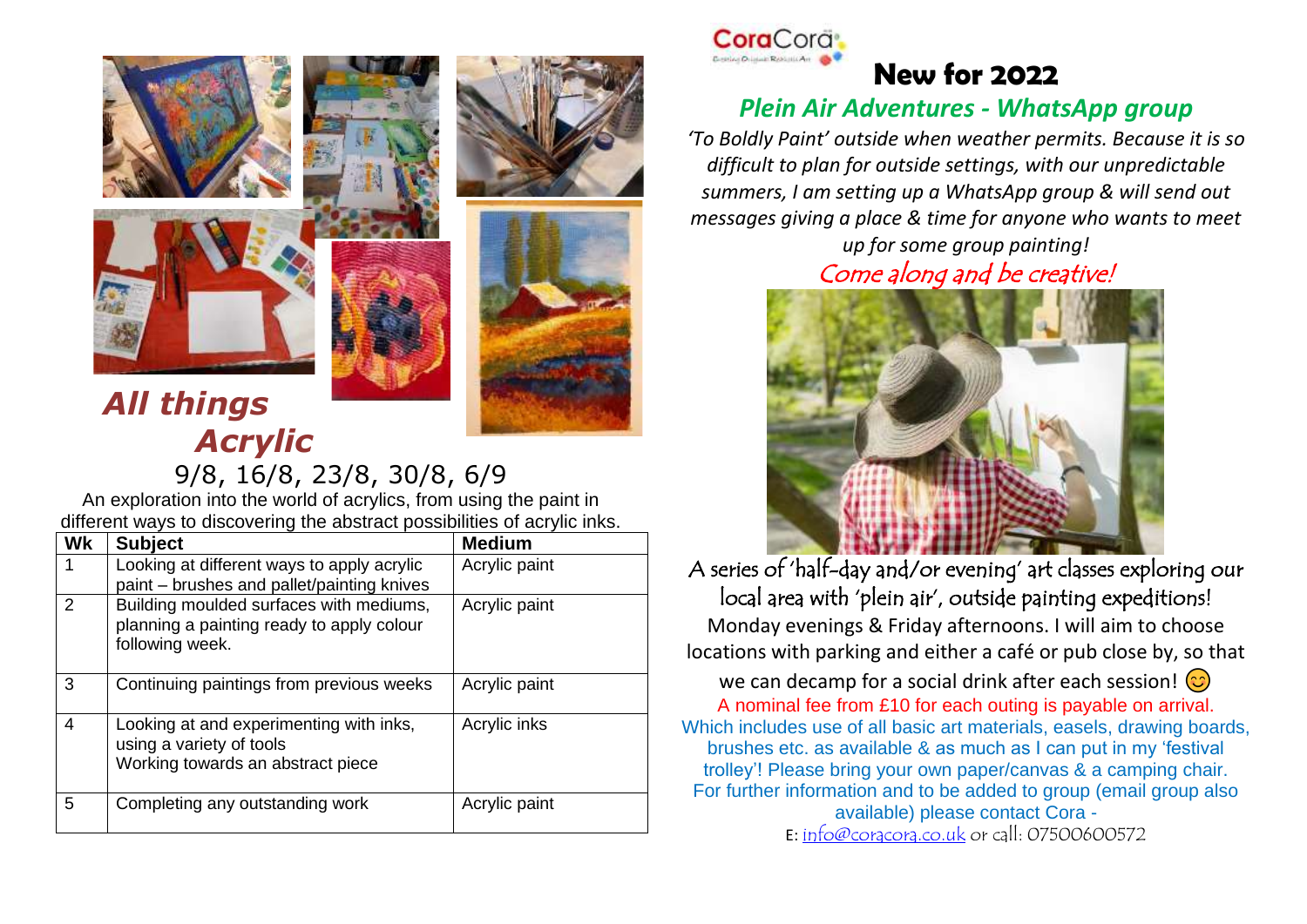# **Something new in North Walsham** A series of 3-hour workshops run in a mixture of blocks **Thursdays 1 – 4pm Art in the Afternoon**

*A series of art workshops looking at mediums & techniques in more detail in a fun relaxed environment.*

*Each class is three hours long & includes all materials and refreshments; you just need to bring an A3 Sketch pad.*

*3 rd Block – Abstract Approaches 7 th, 14th & 21st July = £81 4 th Block – Working with water-based mediums 11th, 18th, 25th Aug, 1st, 8th, 15th, 22nd Sept = £189 5 th Block – Pastels and Oils 13th , 20th Oct, 3rd, 10th, 17th 24th Nov & 1st Dec = £189 Sessions will run 1 – 4pm @ £27 per session (Payment can be made for each block or split into 'bite-size' chunks) Congregational Hall,* 20 Cromer Road, North Walsham, NR28 0HD *Contact Cora direct for more details and to book your place*

E: [info@coracora.co.uk](mailto:info@coracora.co.uk) T: 07500600572







### *Watercolour Ways*

20/9, 27/9, 11/10, 18/10, 25/10

Looking at the techniques, the need to plan and understanding the process of using watercolours to create a painting.

| Wk | <b>Subject</b>                                    | <b>Medium</b>                      |
|----|---------------------------------------------------|------------------------------------|
| 1  | Looking at the basic ways to apply                | Watercolour pans and               |
|    | watercolours, wet on wet & wet on Dry             | tubes                              |
| 2  | Using different forms of watercolour and          | Watercolour pans,                  |
|    | experimenting with further techniques             | tubes, masking fluid               |
| 3  | Planning our paintings, deciding what the         | Plus, watercolour                  |
|    | finished result is that we're working<br>towards  | pencils, wax crayons<br>and Brusho |
| 4  | Creating paintings using a variety of             | All watercolour                    |
|    | subjects                                          | mediums                            |
| 5  | Creating paintings using a variety of<br>subjects | All watercolour<br>mediums         |
|    |                                                   |                                    |

## *Wintry Days*

8/11, 15/11, 22/11, 29/11, 6/12

Looking at a selection of different ways to express our mood over winter in a variety of mediums

| Wk | <b>Subject</b>                           | <b>Medium</b>   |
|----|------------------------------------------|-----------------|
|    | Autumn to winter colours in landscape    | All watercolour |
|    |                                          | mediums         |
| 2  | Stormy seas                              | <b>Pastels</b>  |
| 3  | Winter sunsets and sunrises              | Acrylics        |
| 4  | Landscape 'alla prima' technique in oils | Oils            |
| 5  | Continuing/completing oil painting       | Oils            |